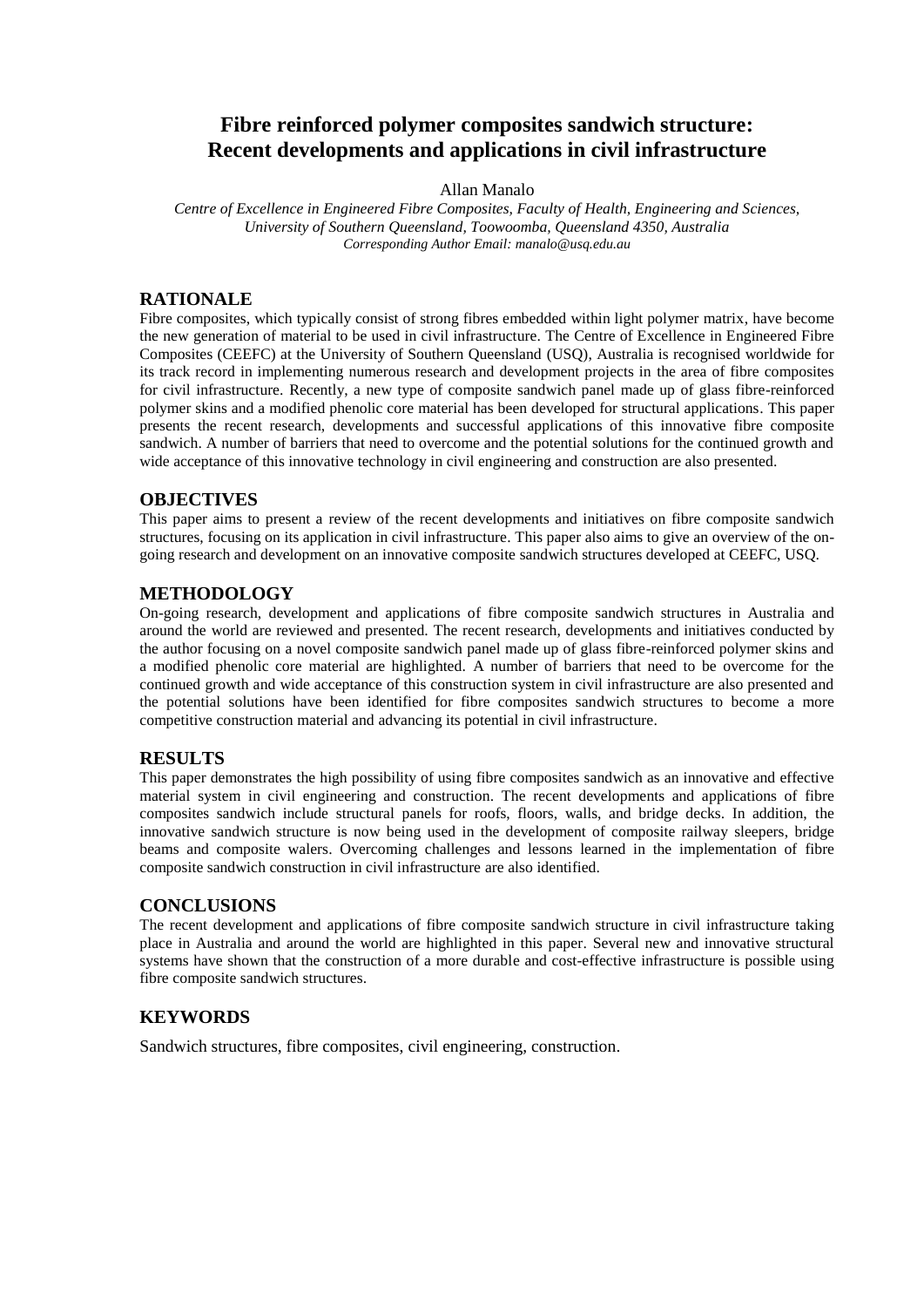# **1. INTRODUCTION**

Fibre composite sandwich has become the new generation of material used in civil infrastructure in the last decade. A structural sandwich is a special form of a laminated composite fabricated by attaching two thin but stiff skins to the lightweight but thick core [1]. Because of this special feature, the sectional area is increased and consequently an increase in its flexural rigidity. The strength of this type of construction results from the combination of properties from the skin, core and interface. In a sandwich structure, the strong and stiff skins carry most of the in-plane and bending loads while the core mainly bears the transverse shear and normal loads [2]. Fibre composites are now commonly used for the top and bottom skins due to its high mechanical performance and low density. On the other hand, the core provides a sandwich construction with high flexural stiffness and strength with a relatively lightweight structure [3]. The interaction of the inherent properties of these constituent materials makes composite sandwich construction an efficient structural system.

Over the last few years, the development in fibre reinforced polymer (FRP) composite sandwich structures has been very exciting in volumes as well as in applications. Their usage is mainly in the aerospace, aircraft and marine industries because of their fuel efficiency in transportation vehicles. The evolution of sandwich structures with enhanced material systems provided an opportunity to expand the application of this material in civil infrastructure. At present, there is a strong interest in the development and applications of fibre composite sandwich structures for civil engineering and construction. The light weight of sandwich composites facilitates handling during assembly, and reduces installation and transportation costs. They also offer corrosion resistant structures requiring less maintenance. In Australia, fibre composite sandwich structures are now being used as structural panels in residential and industrial buildings, boardwalks, bridge decks, and timber replacement girder in a number of infrastructure projects. Its application for a railway sleeper is also now trialled.

This paper presents an overview of the recent developments and initiatives on fibre composite sandwich structures, which have been evolving and have become a viable construction material in civil engineering and construction. The on-going research, development and applications of a novel composite sandwich panel made up of glass fibrereinforced polymer skins and a modified phenolic core material at the Centre of Excellence in Engineered Fibre Composites (CEEFC) at the University of Southern Queensland (USQ) are also highlighted.

# **2. RECENT R&D ON COMPOSITE SANDWICH STRUCTURES**

Composite sandwich structure has been identified as a very interesting alternative to traditional construction materials. Consequently, several researchers have contributed towards the research and development of composite sandwich for structural and construction purposes. Daniel and Abot [4] suggested that the desired stiffness and strength of a composite sandwich structure can be modified by varying the materials for the skin and the core. It is also indicated that the nature of the core material system greatly influences the behaviour of sandwich structures.

In recent years, there have been considerable attempts to improve the performance of core materials for composite sandwich structure. Marsh [5] suggested that cellular manipulation can be made to achieve a high strength core. Accordingly, Daniel and Abot [4] filled the cells of a honeycomb core with epoxy to prevent premature shear failure at the load application. In another study, Mahfuz et al. [6] improved the performance of a sandwich structure under flexure by infusing titanium dioxide  $(TiO<sub>2</sub>)$  nanoparticles into the parent polyethylene foam material. A 53% and 26% increase in the flexural stiffness and strength, respectively was attained by infusing 3% loading of  $TiO<sub>2</sub>$  nanoparticles in the core compared to neat polyurethane foam.

Another approach to improve the performance of sandwich structure is to reinforce the core with fibre composites. Karlsson and Astrom [7] suggested that three-dimensional reinforcing fabrics that integrate the faces and the core have the potential of significantly improving structural integrity of composite sandwich structures. Lascoup et al. [8] found out that stitching the top and bottom skins of the composite sandwich panels with glass fibres prevented the delamination failure and enhanced the mechanical performance. Reis and Rizkalla [9] developed a 3-D fibre reinforced polymer sandwich panel with the top and bottom skins connected with through-the-thickness unidirectional glass fibres to overcome delamination problem (Fig. 1). Increasing the quantity of 3-D fibres resulted in a significant increase in the shear modulus and compressive strength of the panel. However, there was a decrease in the tensile strength due to the waviness created by the stitched fibres. Kampner and Grenestedt [10] found that the introduction of corrugated skin improves the shear capacity and offered weight savings in a composite sandwich structure (Fig. 2). The corrugated skins also increase the wrinkling strength in compression and make the panels weigh 10-20% lighter than their plain counterparts.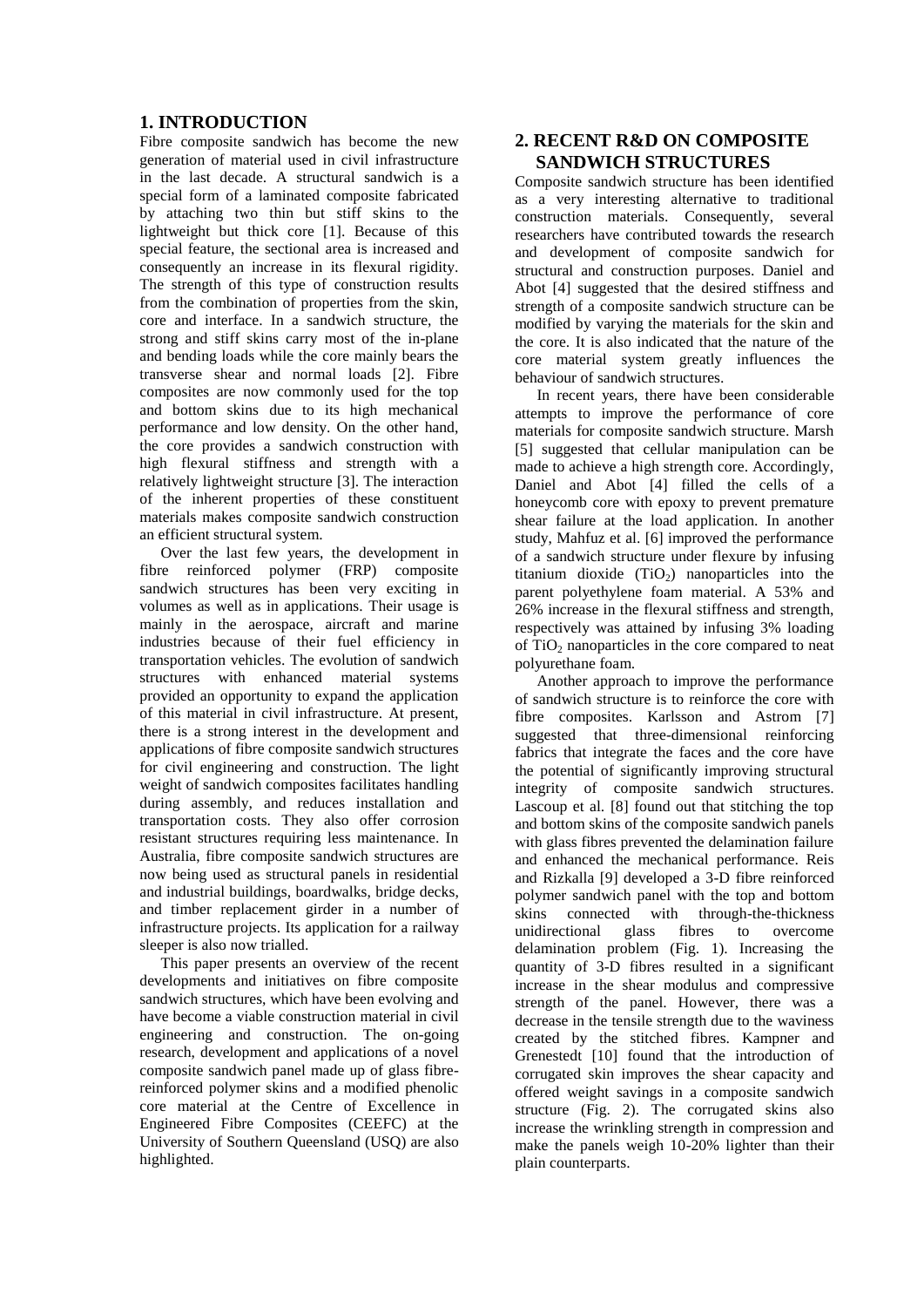

**Figure 2. Sandwich panels with corrugated skin [10].**

CarbonLOC Pty. Ltd. in Toowoomba, Australia is now producing a novel fibre composite sandwich panel with lightweight but high-strength core material (Fig. 3). This highly sustainable sandwich structure is made up of bi-axial (0/90) E-CR glass fibre composite skins co-cured onto the modified phenolic core using a toughened phenol formaldehyde resin [11]. The application of this composite sandwich structure has been demonstrated in several building and residential projects within Australia and its use have already been explored for bridge and railway infrastructure. Studies have shown that the enhancement of the mechanical properties of the skin and core materials significantly improved the performance of the composite sandwich structures. These developments also presented an ideal opportunity to increase the use of composite sandwich structures for civil infrastructure.



**Figure 3. The novel fibre composite sandwich panel.**

# **3. APPLICATIONS OF COMPOSITE SANDWICH STRUCTURES**

Research efforts in Australia and throughout the world are continuously aiming toward the development of new and innovative sandwich structures utilising fibre composites to address the need of the construction industry for more durable and cost-effective infrastructure. In this section, several applications of fibre composite sandwich structures are presented.

### **3.1 Bridge and pedestrian decks**

One important application of sandwich construction in civil engineering is the sandwich bridge deck. The inherent advantages in strength and stiffness per unit weight as compared to steel reinforced concrete decks make the composite sandwich bridge decks a good alternative. Several variants of composite bridge decks comprise sandwich profiles, spanning transversely or longitudinally between supporting elements or suspended from tension cables have been developed. Kumar et al. [12] reported the development of an all-composite bridge deck made of pultruded GFRP tubes bonded together using epoxy adhesive to build a four-layered tube bridge deck assembly. Fibre composite sandwich profiles for highway bridge deck systems [13] and temporary bypass roadways have also been developed.

SAMPE [14] in New Jersey, USA has reported the application of first balsa cored composite bridge deck installed in Louisiana (Fig. 4). In the development of the composite sandwich bridge deck, layers of Hardwire® high-tensile strength steel reinforcements were used in conjunction with conventional biaxial glass fibre in the structural skins to achieve the required stiffness. The core material was a BALTEK® end-grain balsa containing Single-Walled Carbon Nanotubes. In addition, fibre optic strain gauges were installed in the bridge panels to monitor the long term performance of the composite bridge deck. Hulsey et al. [15] reported the development and testing of new and integrated Smart honeycomb fibrereinforced polymer (S-FRP) sandwich materials for highway bridge decks in cold regions (Fig. 5). The novelty of sandwich bridge deck integrates advanced polymer composite materials with smart piezoelectric sensors and actuators to form smart structures, and along with advanced material technologies and proposed damage identification algorithms. With this, the structure is capable of improving construction speed in cold climates and self-monitoring structural conditions in remote sites.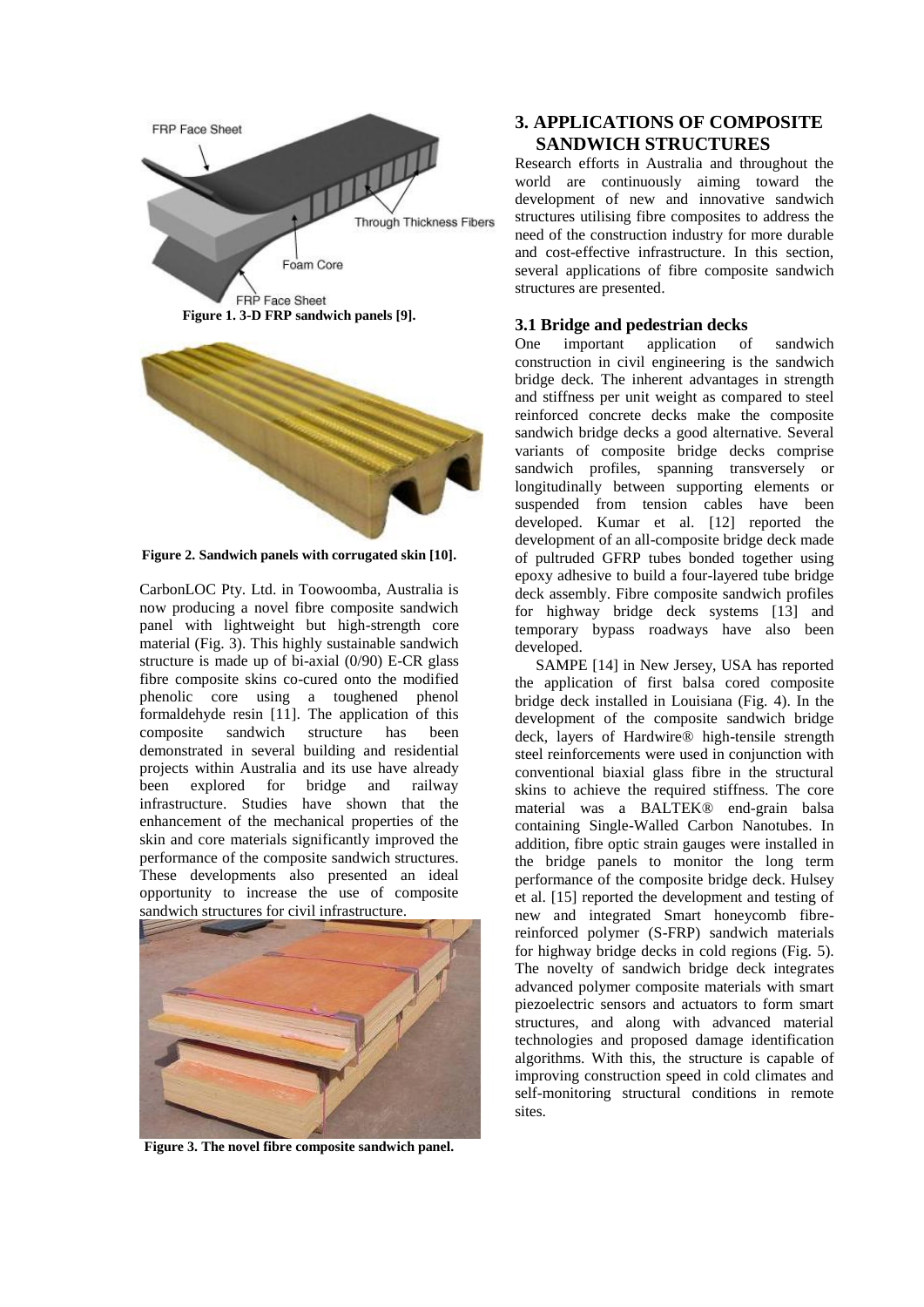

**Figure 4. Balsa-cored composite bridge deck [13].**



**Figure 5. S-FRP sandwich bridge beck [14].**

Composite sandwich decks also provided the opportunity to upgrade the load carrying capacity of existing bridges. A composite sandwich deck was used to replace the deteriorated concrete slab on a bridge over Bennet's creek in Steuben County, New York [16]. Prior to this, Kalny et al. [17] developed a bridge deck system made up of sandwich panels with a honeycomb core which is now installed in bridges in several states in the US including Kansas, Missouri and West Virginia.

Pedestrian bridges and walkway structures with fibre composites sandwich bridge decks (Fig. 6) are now common all across Australia. Due to their unique characteristics to withstand the harshest environments while providing a low maintenance, fibre composite sandwich structure in combination with pultruded FRP sections are now the preferred materials in the construction of bridges and walkways near to costal, marine, and environmentally sensitive areas such as tidal flood plains, protected mangrove swamps and corrosive mining facilities. An example of a composite sandwich boardwalk is shown in Fig. 6. As the area is subject to harsh environmental condition, fibre composite solution was sought by the council.



**Figure 6. Composite sandwich boardwalks.**

### **3.2 Structural beams**

The development of structural beams from fibre composite sandwich structures is now gaining interest. Canning et al. [18] proposed an innovative hybrid box section for beam application (Fig. 7). The web of the beam is made up of sandwich construction to prevent buckling with an upper layer of concrete in the compression side. A similar structural concept was used by Primi et al. [19] in the construction of a new FRP bridge in Spain. The webs of this hybrid fibre composite bridge beam are sandwich panels with polyurethane core and glass-fibre skins. Similarly, Lopez-Anido and Xu [20] developed a structural system based on the concept of sandwich construction with strong and stiff fibre composite skins bonded to an inner glulam panel. The glulam panels were fabricated with bonded eastern hemlock laminations. These studies showed that the concept of gluing a number of composite sandwich panels to form a structural beam is highly practical.



**Figure 7. Hybrid box beam concept [18].**

One technological development in Australia was the construction of a prototype bridge at USQ using fibre composite sandwich structures. This new generation of composite bridge using the fibre composite sandwich panels (Fig. 8) could potentially increase the span by two folds. This new technology has been realised through the partnership with Queensland Department of Transport and Main Roads and CanbonLOC Pty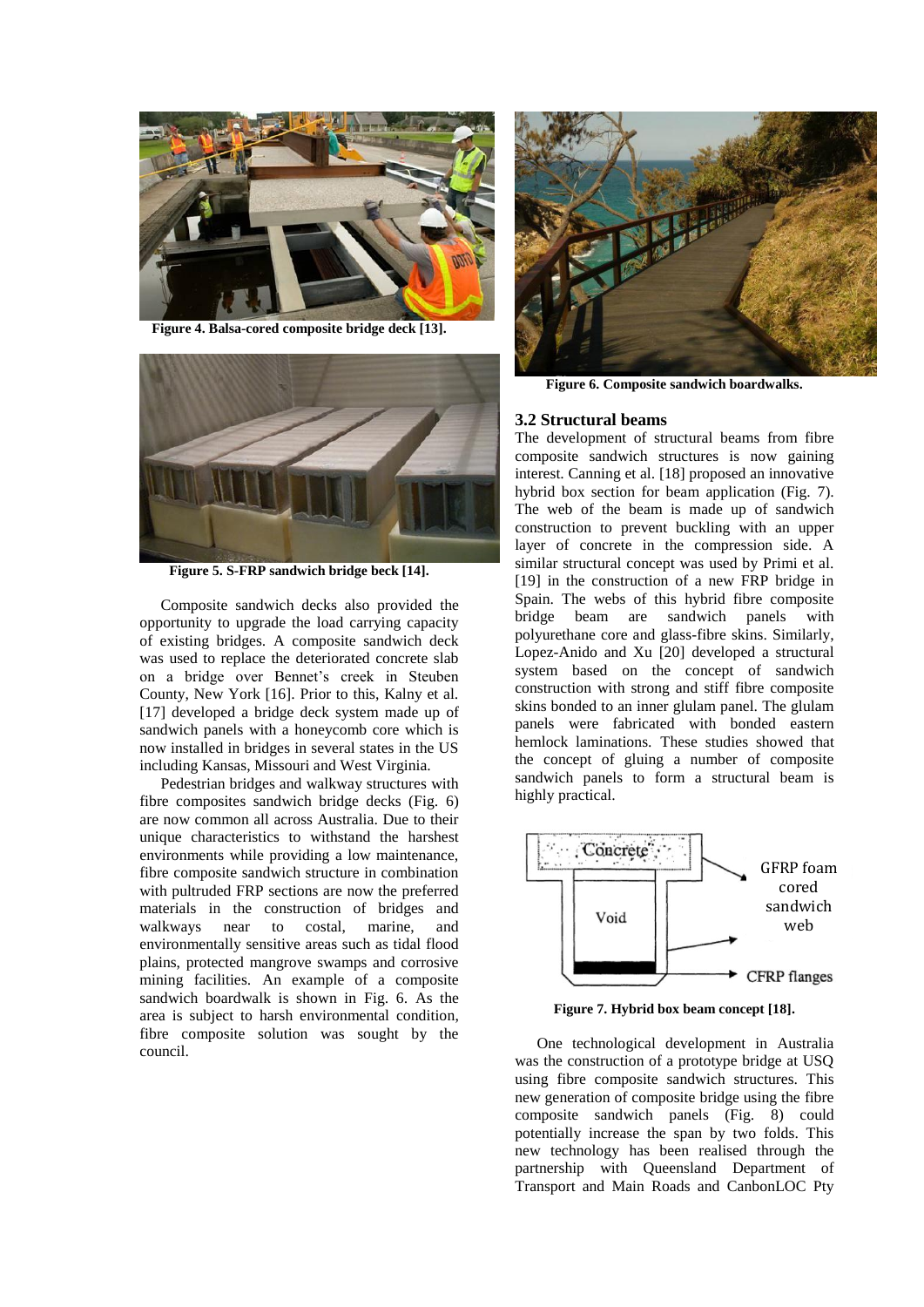Ltd, who patented the innovative sandwich panel technology. Further, the novel fibre composite sandwich structure is used as shear webs of fibre composite replacement bridge girders (Fig. 9). The FRP sandwich beam is stiffened with composite hybrid module that consists of steel reinforcing bars cast into a GFRP tube. A solid glue-laminated sandwich structure is used mainly in the ends of this hybrid FRP bridge beam where drilling and installing the fixing rods are being undertaken and in resisting the high compressive/crushing force in this location. Bending, shear and fatigue tests conducted on these hybrid FRP beams satisfied the performance requirements specified by the Department of Transport and Main Roads. Destructive bending test conducted showed that the combination of materials has made the hybrid FRP sandwich beams to exhibit a pseudo-ductile failure behaviour. This is very important from the structural point of view as the large deflection provides significant warning prior to final failure of the structure.



**Figure 8. FRP sandwich bridge beams at USQ.**



**Figure 9. Glue-laminated sandwich bridge girder.**

#### **3.3 Innovative truss systems**

The recent applications have demonstrated that composite sandwich construction can be effectively and economically used in the development of fibre composite truss systems. A

unitary construction or "monocoque" fibre composite truss in Fig. 7a which uses two planer skins that contain the fibre separated by a core material was designed and developed by Humpreys et al. [21]. Omar [22] developed a deployable shelter using modular composite truss panel as the main structural system. The diagonal members of the truss are made of composite sandwich structures as shown in Fig. 10.



**Figure 10. Modular composite truss panel [22].**

#### **3.4 Housing and construction**

Composite sandwich structure has numerous advantages in housing and construction. The light weight of sandwich composites facilitates handling during assembly, and reduces installation and transportation costs. This can significantly speed up construction, especially in the rebuilding of structures in calamity-affected areas. Consequently, an increasing range of fibre composite sandwich structure is now available like roof, wall, floor, and subfloor system for housing and construction.

The Advanced Composite Construction System (ACCS), undertaken by Maunsell Structural Plastics, London, made from pultruded FRP composite with polyethylene foam core was developed for use in walls and floors of a twostorey building structure [23]. A function integrated GFRP sandwich roof structure (Fig. 11) for a main gate building was designed and constructed in Switzerland by Keller et al. [24]. Thermal insulation, waterproofing and acoustics were integrated into the system during the prefabrication of the sandwich roof structure enabling easy transportation and rapidly installation. Currently, the CEEFC is collaborating with Urban Moments Design, a company based in Rockhampton in Queensland in the development of a housing technology made from all fibre composite materials (Fig. 12). The fibre composite sandwich wall panels of this new technology are now being produced to determine the structural performance and practicality of this construction system.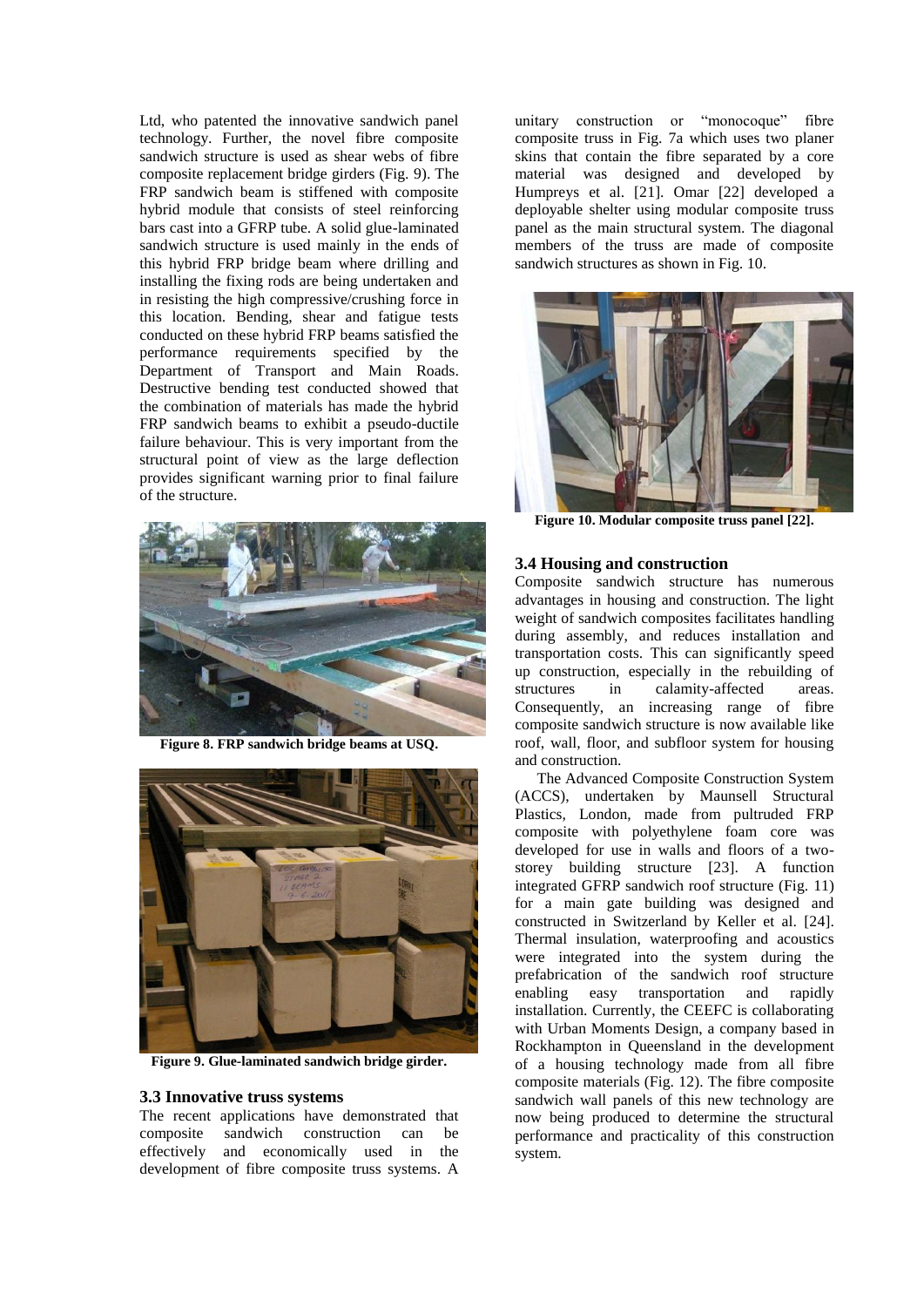

**Figure 11. Lightweight GFRP sandwich roof [24]**



**Figure 12. All FRP modular houses.**

### **3.5 Railway sleepers**

The CEEFC at USQ, in collaboration with the different railway industries in Australia, has been involved in a number of research and development projects involving innovative fibre composite railway sleepers. One of these developments is the fibre composite railway turnout sleeper made from novel composite sandwich structure developed by CarbonLOC Pty. Ltd. The composite railway turnout sleeper is produced by gluing layers of fibre composite sandwich structure together in flatwise (horizontal) and in edgewise (vertical) orientations. The strength and stiffness properties as well as the resistance to hold screw spikes of these glue-laminated composite sandwich beams are suitable for turnout sleeper application. This fibre composite railway sleeper also has better mechanical properties than most of the commercially available sleepers and showed comparable properties with the existing timber turnout sleepers. Railway sleepers made from gluelaminated sandwich structures are now being trialled on an actual railway bridge in Australia as shown in Fig. 13 where it was verified that the fibre composite sleepers are performing to expectations and estimated that its serviceable life should be well in excess of 50 years.



**Figure 13. Composite sandwich railway sleepers**

### **3.6 Sandwich waler**

On the coastline of Australia, boardwalks, jetties, pontoons, and marine structures operate in a very corrosive environment. This results in serious durability problems for steel and reinforced concrete. Hardwood has traditionally been used to overcome some of these problems. However, when exposed to aggressive marine environments, timber waler would require replacement every 10 to 15 years. The composite waler made from gluelaminated sandwich structure is a viable substitute for this application because of its excellent corrosion resistance and durability properties. The flexural test (see Fig. 14) indicated that the strength and stiffness of a sandwich waler are suitable for this application. The presence of vertical fibre composite skins in the sandwich waler resulted in a higher resistance to mechanical connections than that of hardwood timber. The sandwich structure is now planned to be used as waler in a floating structure similar to that at the Brisbane Floating Riverwalk where FRP reinforced polymer concrete was used.



**Figure 14. Flexural test of a sandwich waler**

# **3.7 Hybrid glue-laminated sandwich beam**

A hybrid fibre composite sandwich beam composed of glue-laminated sandwich panels oriented in edgewise position at the middle with top and bottom glass fibre reinforced polymer (GFRP) skin plates as shown in Fig. 15 are now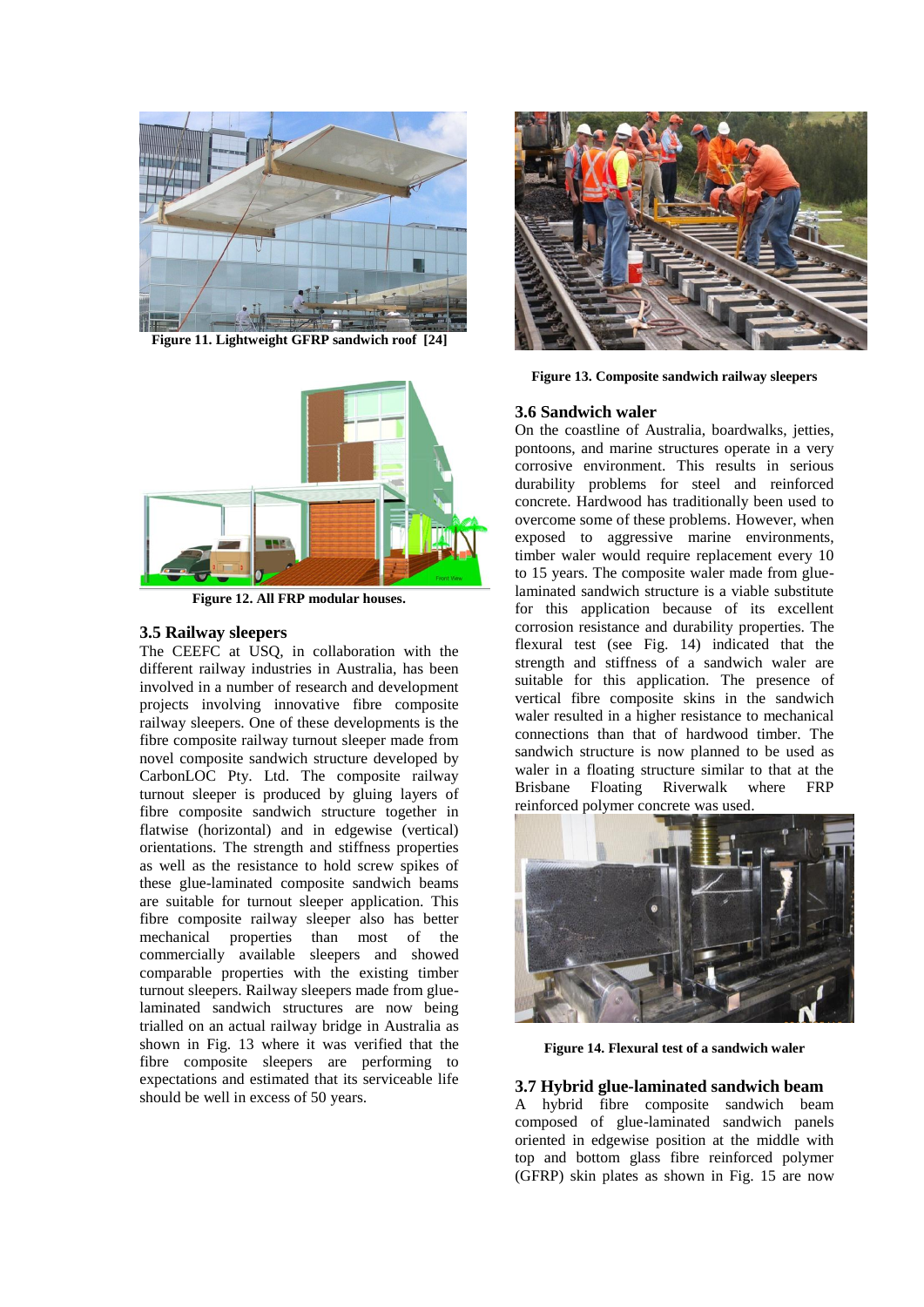being developed. The mechanical behaviour of this beam is currently investigated in CEEFC and with this configuration, it is expected that the beam will have an improved shear strength due to the vertically oriented sandwich panels and an improved bending and compressive strength due to GFRP skin plates. The potential application of this hybrid beam is for railway transom or sleepers used in a railway bridge.



**Figure 15. Hybrid glulam composite sandwich beam**

# **4. CHALLENGES AND ISSUES**

A number of issues contributing to the slow uptake of composite sandwich structures in civil infrastructure have been well documented. These important aspects have to be addressed in order to advance their use of sandwich structures in civil engineering applications.

### **4.1 Core material development**

The low load-carrying capacity of most sandwich construction is due to the nature of the commonly used core materials. Unlike in aerospace and automobile applications, the core of the sandwich structures for building and construction needs to be reasonably strong to withstand high concentrated and impact loads. Moreover, a thicker composite sandwich panel is usually used in structural than in industrial applications where the shear strength of the core is a critical parameter to efficiently transfer the shear between the top and bottom skins. In fact, Styles et al. [25] indicated that the shear cracking of the core is the dominant failure mode for a sandwich structure with a thick core. Thus, it is anticipated that the evolution of composite sandwich structure with lightweight, high-strength core and with good capacity for mechanical connections could provide wider opportunity to increase the acceptance and utilisation of this type of construction in civil infrastructure. However, the method of enhancement of the core structure should not involve a complex manufacturing process and increase the cost of production.

### **4.2 Design guidelines**

The poor understanding of the overall behaviour of fibre composite sandwich structures is commonly claimed to place them at a disadvantage when considered against traditional construction and building materials. This problem, combined with the lack appropriate design codes and standards, is recognised as a significant barrier to broad utilisation of these materials in civil engineering. Bakis et al. [26] pointed out that without an established design method and data, it is unlikely that structures utilising fibre composites will be used beyond the scope of research and demonstration projects.

While the Queensland Government has made an effort to promote fibre composites in various industry sectors by providing an introductory guide, the application of composite sandwich structures in construction has been limited. Designers and engineers are still searching for design guidelines that can be used for this type of construction. In contrast to this, designers and builders in Europe have extensively used composite sandwich panels in many structural systems, due to the availability of design guidelines. An example is the document 'European Recommendation for Sandwich Panels, Part I: Design' [27]. Similar design method should therefore, be developed so that fibre composite sandwich structures could gain wider acceptance in civil infrastructure. New and simple analysis techniques should be able to analyse the overall behaviour of composite sandwich structures within acceptable levels of confidence.

## **4.3 Innovations**

Fibre composite sandwich panel is an acceptable alternative material in building efficient and reliable civil infrastructures. They are now being used for floors, roofs, walls, bridge decks, and other innovative structural applications. However, this limited application also shows that the potential of this type of construction has not been fully explored yet despite engineers have access to a wide range of fibre composite sandwich panels.<br>The growth of composite sandwic

The growth of composite sandwich construction in civil infrastructure can be further realised by developing innovative structures which exploit its many advantages. Fibre composite sandwich structures will generally feasible in infrastructure when the need for corrosion resistance, high strength, reduced weight, or fast installation is a driver for the system. As seen by the recent development of innovative composite sandwich bridge decks, this effort is driven by the need to replace the heavy weight and corrosion prone reinforced concrete decks and the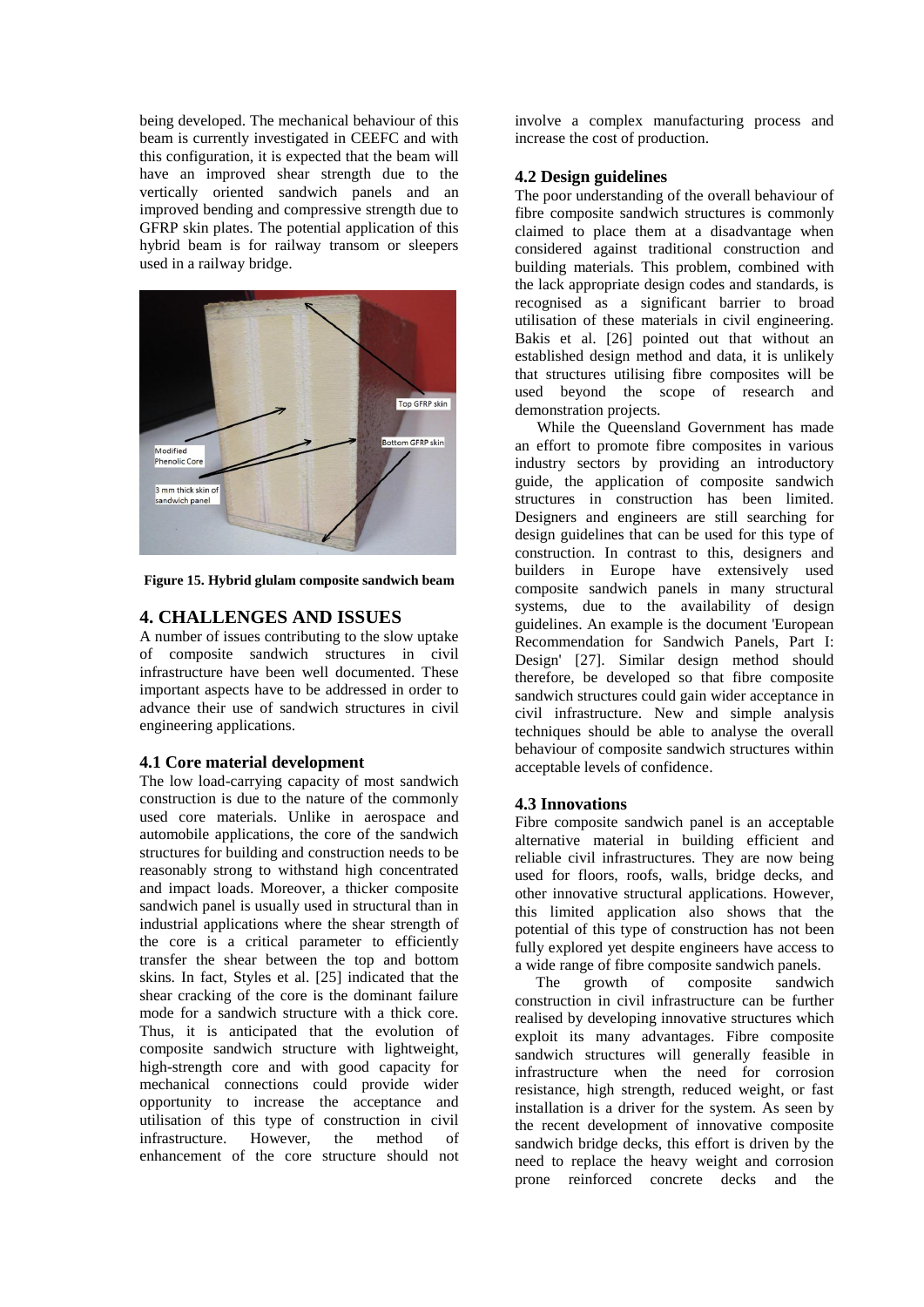opportunity to upgrade the load carrying capacity of the existing bridge. Such composite structures are needed in order to address the need in the construction industry for more durable and costeffective infrastructure. Moreover, typical infrastructure prototypes need to be developed to demonstrate its practical application, increase its acceptance and to build a market volume.

### **5. CONCLUSION**

This paper presented the recent developments and applications of composites sandwich construction into civil infrastructure. The many advantages of fibre composite sandwich structure support the development of a low weight, high strength and more durable infrastructure. The development of a high strength core material presented an opportunity to increase the use of fibre composite sandwich panel in civil infrastructure. Several new and innovative structural systems have shown that the construction of a more durable and costeffective infrastructure is possible using fibre composite sandwich structures. Further research is being conducted to fully maximize the application of the novel composite sandwich structures. A number of barriers that need to be overcome for the continued growth and wide acceptance of this construction system in civil infrastructure are also presented and potential solutions have been identified for fibre composites sandwich structures to become more competitive construction material and harness its potential in civil infrastructure.

#### **REFERENCES**

- [1] ASTM Standard C274-99, *ASTM standard terminology of structural sandwich constructions*, ASTM C274-99, ASTM International, West Conshohocken, Philadelphia, Pa 19103.
- [2] M. He and W. Hu, *A study on composite honeycomb sandwich panel structure*, Material and Design 2008; 29: 709-713.
- [3] G.G. Galletti, C. Vinquist and O.S. Es-Said, *Theoretical design and analysis of a honeycomb sandwich structure loaded in pure bending*, Engineering Failure Analysis 2008; 15: 555-562.
- [4] I.M. Daniel and J.L. Abot, *Fabrication, testing and analysis of composite sandwich beams*, Composites Science and Technology 2000; 60: 2455-2463.
- [5] G. Marsh, *Augmenting core values*, Reinforced Plastics 2007. Viewed: 21 October 2012, < http://www.reinforcedplastics.com/view/3729/augme nting-core-values-/>
- [6] H. Mahfuz, M.S. Islam, V.K. Rangari, M.C. Saha, and S. Jeelani, *Response of sandwich composites with nanophased cores under flexural loading*, Composites: Part B 2004; 35: 543-550.
- [7] K.F. Karlsson, and B.T. Astrom, *Manufacturing and applications of structural sandwich components*, Composites Part A 1997; 28: 97-111.
- [8] B. Lascoup, Z. Aboura, K. Khellil, and M. Benzeggagh, *On the mechanical effect of stitch addition in sandwich panel*, Composites Science and Technology 2006; 66: 1385-1398.
- [9] E.M. Reis, and S.H. Rizkalla, *Material characteristics of 3-D FRP sandwich panels*, Construction and Building Materials 2008; 22: 1009- 1018.
- [10] M. Kampner and J.L. Grenestedt, *On using corrugated skins to carry shear in sandwich beams*, Composite Structures 2007; 85: 139-148.
- [11] G. Van Erp and D. Rogers, *A highly sustainable fibre composite building panel*, Proc. Fibre Composites in Civil Infrastructure – Past, Present and Future, Toowoomba, Australia, December 2008, p. 17-23.
- [12] P. Kumar, K. Chandrashekhara and A. Nanni, *Structural performance of a FRP bridge deck*, Construction and Building Materials 2004; 18: 35– 47.
- [13] J.F. Davalos, P. Qiao, X.F. Xu, J. Robinson, and K.E. Barth, *Modelling and characterisation of fibrereinforced plastic honeycomb sandwich panels for highway bridge applications*, Composite Structures 2001; 52: 441-452.
- [14] Society for the Advancement of Materials and Process Engineering. www.njsampe.org/Newsletters/MAR%202010.pdf
- [15] L. Hulsey, P. Qiao, W. Fan, and D. McLean, *Smart FRP composite sandwich bridge decks in cold regions*, Final report for Alaska University Transportation Centre, Alaska Department of Transportation and Public Facilities, 2011, 250 pp.
- [16] A.J. Aref, S. Alampalli and Y. He, *Performance of a fibre reinforced web core skew bridge superstructure*, Part I: field testing and finite element simulations. Composite Structures 2005; 69: 491- 499.
- [17] O. Kalny, R.J. Peterman, G. Ramirez, C.S. Cai, and D. Meggers, *Evaluation of size effect and wrap strengthening on structural performance of FRP honeycombed sandwich panels*, TRB 2003 Annual meeting, Kansas State University.
- [18] L. Canning, L. Hollaway and A.M. Thorne, *Manufacture, testing and numerical analysis of an innovative polymer composite/concrete structural unit*. Proc. Institution of Civil Engineering Structures and Buildings 1999; 134: 231-241.
- [19] S. Primi, M. Areiza, A. Bansal, and A. Gonzalez, *New design and construction of road bridge in composites materials in Spain: Sustainability applied to civil works*. Proc. 9th International Symposium on Fibre-reinforced polymer for concrete structures (FRPRCS-9), July 2009, Sydney, Australia.
- [20] R. Lopez-Anido, R and H. Xu, *Structural characterization of hybrid fibre-reinforced polymerglulam panels for bridge decks*, Journal of Composite for Construction 2002; 6(3): 194-203.
- [21] M.F. Humpreys, G. Van Erp and C. Tranberg, *The structural behaviour of monocoque fibre composite truss joints*, Advanced Composite Letters 1999; 8(4): 173-180.
- [22] T. Omar, *Multi-pultrusion fibre composite truss systems for deployable shelters*, PhD dissertation 2008, University of Southern Queensland, Toowoomba, Queensland, Australia.
- [23] L.C. Hollaway and P.R. Head, *Advanced polymer composites and polymers in the civil infrastructure*, Elsevier Science Ltd., Oxford, UK. 2001.
- [24] T. Keller, T. Vallée and J. Murcia, *Functionintegrated GFRP sandwich roof structure*, Proc.